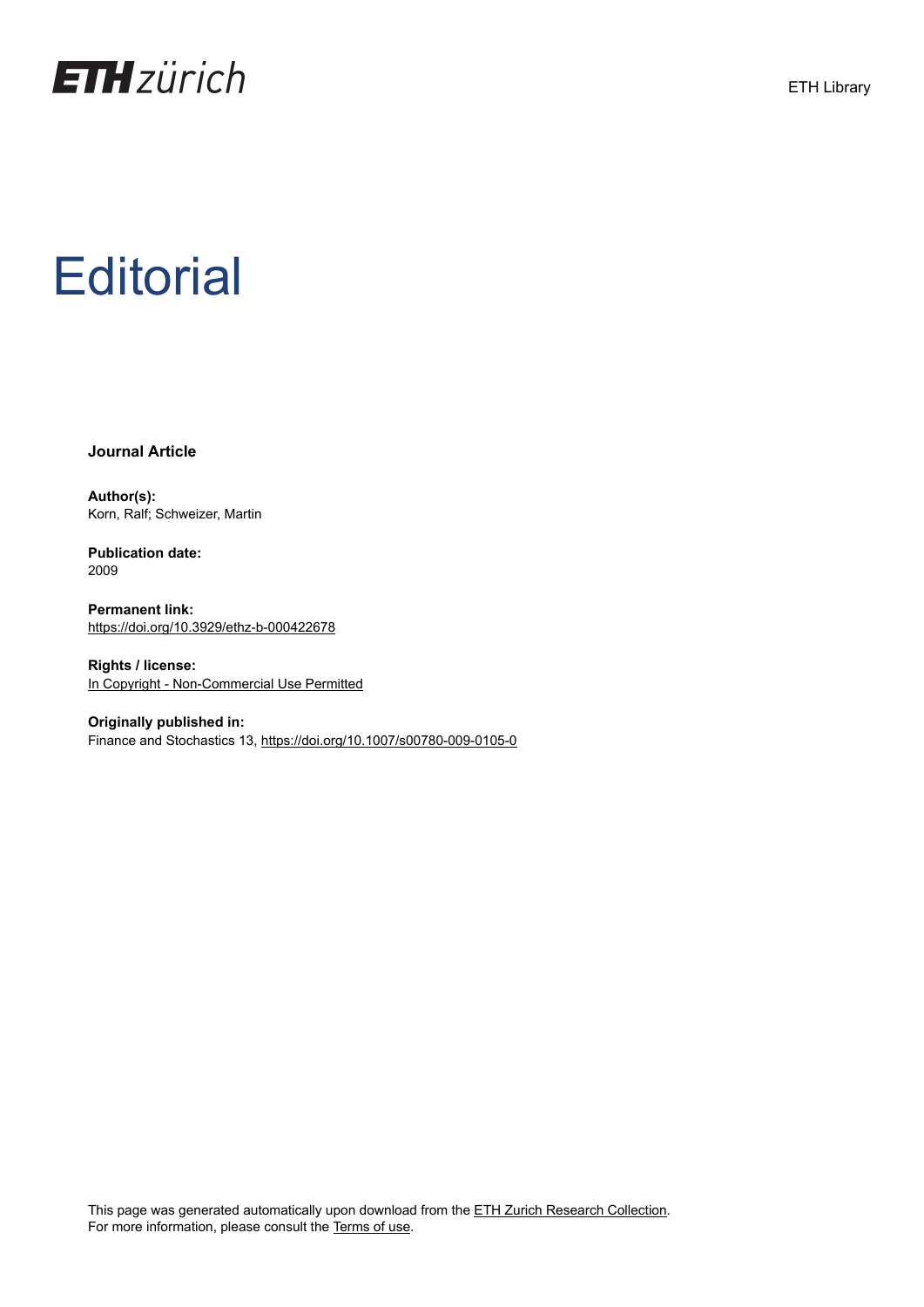EDITORIAL

## **Editorial**

**Ralf Korn · Martin Schweizer**

Published online: 27 June 2009 © Springer-Verlag 2009

It has taken two years from the appearance of the Call for Papers for the Special Issue on *Computational Methods in Finance* to the publication of the two issues of *Finance and Stochastics* that actually constitute this special issue. In its final form, the special issue consists of two specially invited survey papers, ten regular contributions, and two further contributions that will appear in a regular issue of *Finance and Stochastics* due to space limitations. All submitted papers have undergone the usual rigorous reviewing process, and of course there have been many more submissions than those that finally made it to acceptance.

The reasons for putting together such a special issue are the same today as at the time of the call for papers. Due to the increasing complexity of financial modeling on the academic side and of traded contracts on the security markets, there is a great need for a systematic treatment of computational problems. Computational finance should be more than a collection of some solved pricing problems; it should be a systematic part of mathematical finance that is also concerned with theoretical background and developments. We have therefore tried to cover some of these important aspects.

The special issue is mainly concerned with the areas of Monte Carlo methods in finance, numerical methods for Lévy processes in finance, and—on a smaller scale computational problems related to credit derivatives. A paper on *Nonparametric estimation for a stochastic volatility model* by Comte, Genon-Catalot, and Rozenholc and one on *A generalization of Panjer's recursion and numerically stable risk aggregation* by Gerhold, Schmock, and Warnung will appear in regular issues.

M. Schweizer  $(\boxtimes)$ ETH Zürich, 8092 Zürich, Switzerland e-mail: [martin.schweizer@math.ethz.ch](mailto:martin.schweizer@math.ethz.ch)

R. Korn

University of Kaiserslautern, 67653 Kaiserslautern, Germany